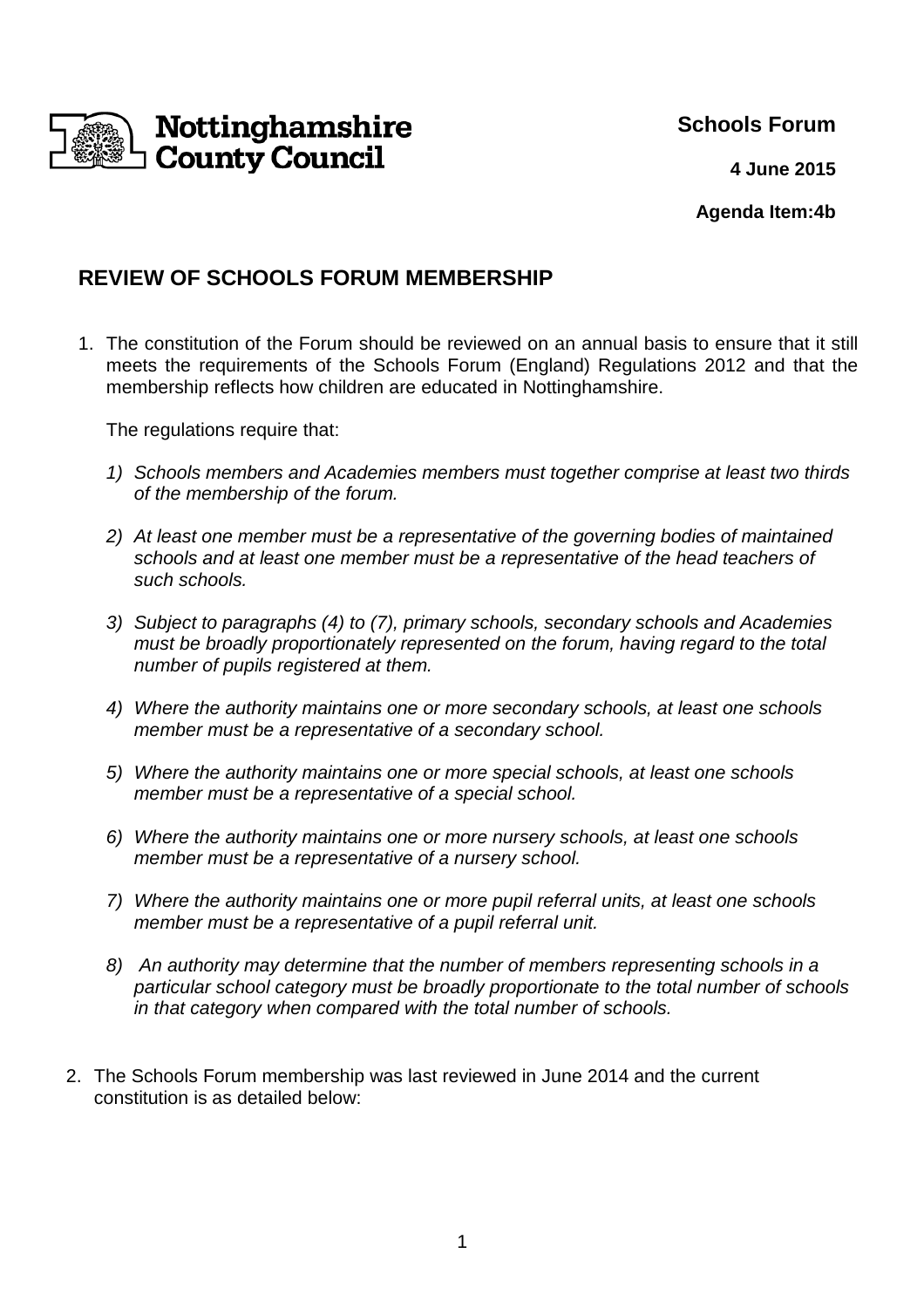School and Academy membership (based on pupil population)

- 7 maintained primary Head teachers
- 1 maintained secondary Head teacher
- 6 academy Head teachers
- 1 special school Head teacher
- 1 pupil referral unit Head teacher
- 5 governor representatives (minimum 1 maintained primary, 1 maintained secondary, 1 academy and 1 special school governor)

Non-school membership

- 1 16-19 institution representative (non-school or academy)
- 2 PVI representatives
- 2 Diocesan representatives
- 2 Trade Union representatives (teaching & non-teaching)

### **Total membership: 28**

3. This membership was based on pupil data extracted from the October 2013 census and has now been updated to reflect the latest data from the October 2014 census in the following table:

| <b>Sector</b>          | <b>Number</b><br>Οf | <b>October</b><br>2013 | %   | <b>Number</b><br>Οf | <b>October</b><br>2014 | $\%$ |
|------------------------|---------------------|------------------------|-----|---------------------|------------------------|------|
|                        | <b>Schools</b>      | <b>Census</b>          |     | <b>Schools</b>      | <b>Census</b>          |      |
| Primary – maintained   | 252                 | 52,223                 | 52  | 246                 | 52,115                 | 52   |
| Secondary - maintained | 5                   | 4,093                  | 4   | 5                   | 3,941                  |      |
| Primary – academy      | 30                  | 7,843                  | 8   | 35                  | 9,598                  | 9    |
| Secondary - academy    | 40                  | 36,095                 | 36  | 41                  | 35,700                 | 35   |
|                        | 327                 | 100,254                | 100 | 327                 | 101,354                | 100  |

- 4. The membership for maintained primary and academy members is based on a pupil population ratio and as the number of pupils in these two sectors has remained broadly the same, between the two census dates, it is recommended that their membership remains the same for academic year 2015/16.
- 5. The current membership also includes one pupil referral unit member but with effect from September 2015 the County Council will not operate any pupil referral units so the requirement to have a forum member for this sector is no longer necessary.
- 6. Changes to the regulations for 2015-16 introduced new requirements to extend the membership of the forum to include a representative of:
	- AP academies and free schools, where they exist
	- Special academies and free schools, where they exist.